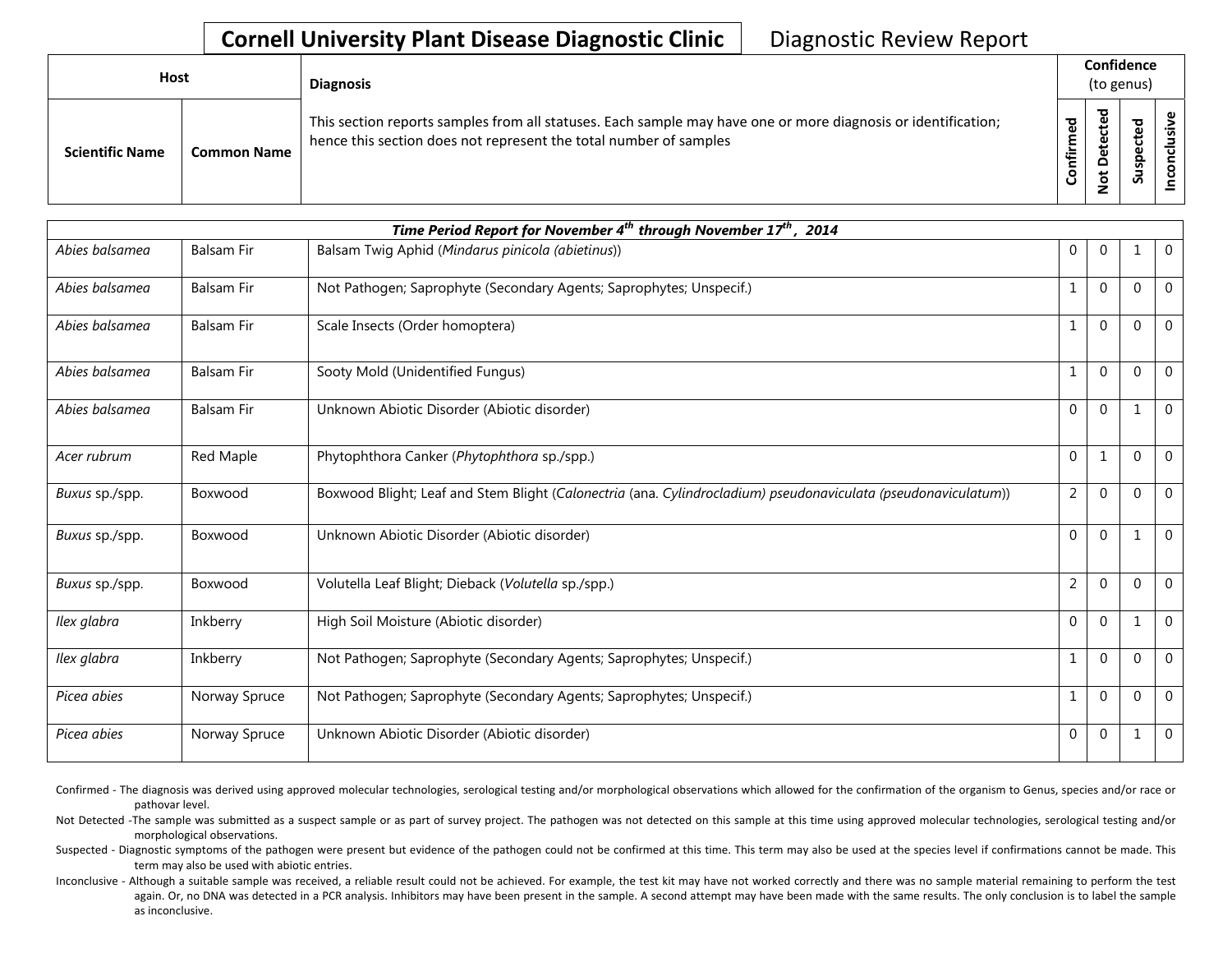## **Cornell University Plant Disease Diagnostic Clinic** | Diagnostic Review Report

| Host                   |                    | <b>Diagnosis</b>                                                                                                                                                                   |                             | Confidence<br>(to genus)         |                                  |  |
|------------------------|--------------------|------------------------------------------------------------------------------------------------------------------------------------------------------------------------------------|-----------------------------|----------------------------------|----------------------------------|--|
| <b>Scientific Name</b> | <b>Common Name</b> | This section reports samples from all statuses. Each sample may have one or more diagnosis or identification;<br>hence this section does not represent the total number of samples | ිලි<br>ල<br>Ē<br>onfil<br>ت | ಾ<br>B<br>൧<br>۵υ<br>۵<br>ى<br>؋ | ᅙ<br>Φ<br>ن<br>Φ<br>요<br>s<br>వే |  |

| Picea pungens    | <b>Blue Spruce</b>            | Additional Sample Requested (Identification Analysis)               | 1              | $\Omega$ | $\mathbf 0$ | $\mathbf 0$    |
|------------------|-------------------------------|---------------------------------------------------------------------|----------------|----------|-------------|----------------|
| Picea pungens    | <b>Blue Spruce</b>            | Root Damage (Abiotic disorder)                                      | 0              | $\Omega$ | 1           | $\mathbf 0$    |
| Picea pungens    | <b>Blue Spruce</b>            | Cytospora Canker; Dieback (Cytospora sp./spp.)                      | $\Omega$       | $\Omega$ | 2           | $\mathbf 0$    |
| Picea pungens    | <b>Blue Spruce</b>            | Stigmina Needle Blight (Stigmina lautii)                            | $\mathbf{1}$   | $\Omega$ | $\theta$    | $\Omega$       |
| Picea pungens    | <b>Blue Spruce</b>            | Unspecified Pathology (Rhizosphaera sp./spp.)                       | $\mathbf{1}$   | $\Omega$ | $\mathbf 0$ | $\mathbf 0$    |
| Picea sp./spp.   | Spruce                        | Additional Sample Requested (Identification Analysis)               |                | $\Omega$ | $\Omega$    | $\mathbf{0}$   |
| Picea sp./spp.   | Spruce                        | Unspecified Pathology (Rhizosphaera sp./spp.)                       | 1              | $\Omega$ | $\mathbf 0$ | $\mathbf{0}$   |
| Pinus mugo       | Mugo (Swiss<br>mountain) pine | Additional Sample Requested (Identification Analysis)               | $\overline{2}$ | $\Omega$ | $\mathbf 0$ | $\mathbf{0}$   |
| Pinus mugo       | Mugo (Swiss<br>mountain) pine | Not Pathogen; Saprophyte (Secondary Agents; Saprophytes; Unspecif.) | $\overline{2}$ | $\Omega$ | 0           | $\overline{0}$ |
| Pinus sylvestris | <b>Scots Pine</b>             | Brown Spot ; Needle Blight (Mycosphaerella dearnessii)              |                | $\Omega$ | $\theta$    | $\mathbf 0$    |
| Pinus sylvestris | <b>Scots Pine</b>             | Herbicide Injury; Exposure (Abiotic disorder)                       | $\mathbf 0$    | $\Omega$ |             | $\mathbf 0$    |
| Pinus sylvestris | <b>Scots Pine</b>             | Lophodermium Leaf Spot; Needle Cast (Lophodermium sp./spp.)         | $\mathbf{1}$   | $\Omega$ | $\Omega$    | $\mathbf{0}$   |
| Pinus sylvestris | <b>Scots Pine</b>             | Scale Insects (Order homoptera)                                     | $\mathbf 1$    | $\Omega$ | $\mathbf 0$ | $\mathbf{0}$   |

Confirmed - The diagnosis was derived using approved molecular technologies, serological testing and/or morphological observations which allowed for the confirmation of the organism to Genus, species and/or race or pathovar level.

Not Detected -The sample was submitted as a suspect sample or as part of survey project. The pathogen was not detected on this sample at this time using approved molecular technologies, serological testing and/or morphological observations.

Suspected - Diagnostic symptoms of the pathogen were present but evidence of the pathogen could not be confirmed at this time. This term may also be used at the species level if confirmations cannot be made. This term may also be used with abiotic entries.

Inconclusive - Although a suitable sample was received, a reliable result could not be achieved. For example, the test kit may have not worked correctly and there was no sample material remaining to perform the test again. Or, no DNA was detected in a PCR analysis. Inhibitors may have been present in the sample. A second attempt may have been made with the same results. The only conclusion is to label the sample as inconclusive.